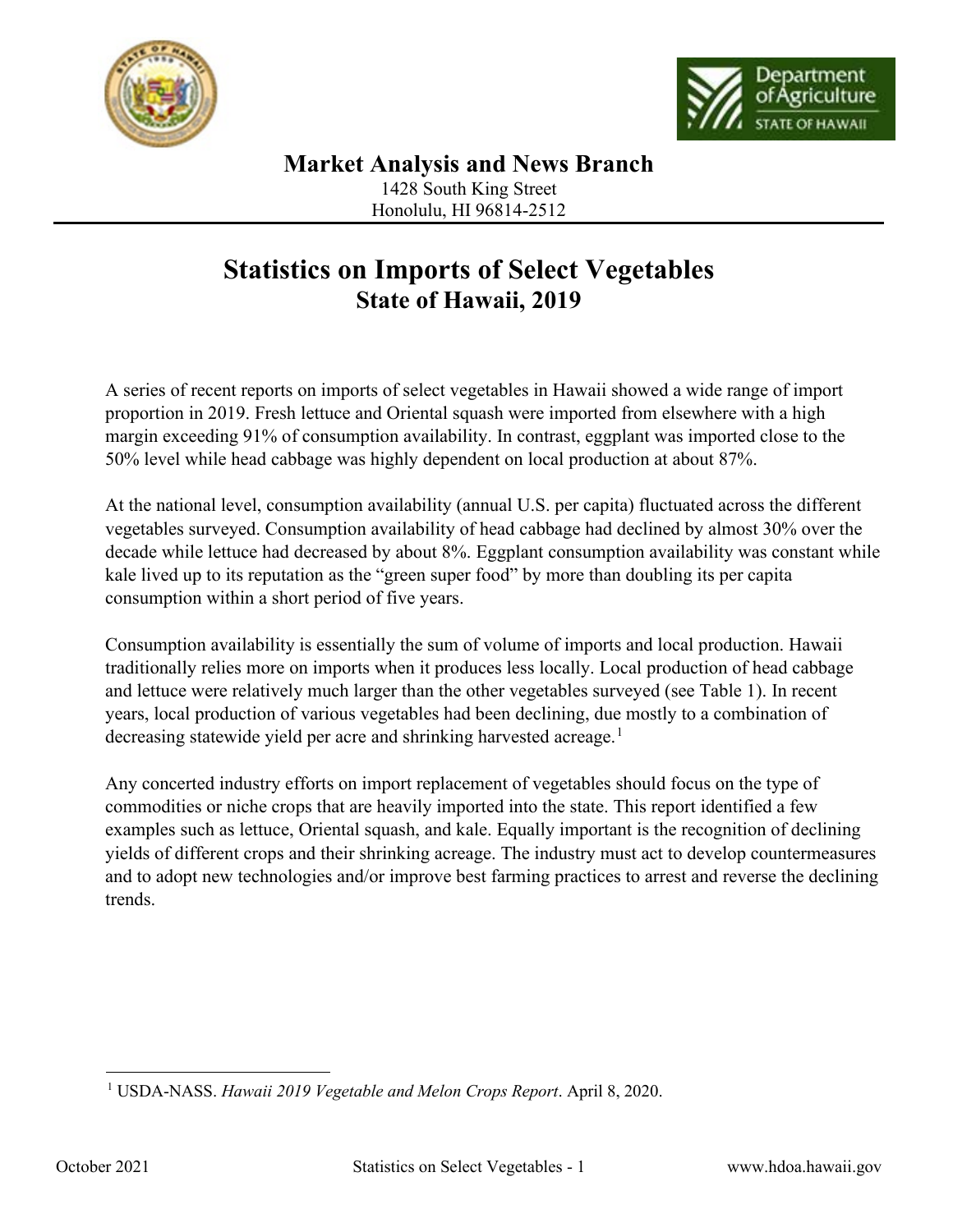| Vegetable <sup>1</sup>    | Consumption<br><b>Availability</b><br><b>U.S. Per</b><br>Capita<br>(Pounds) | <b>Consumption</b><br>Availability in<br>Hawaii <sup>2</sup><br>(Million pounds) | <b>Production in</b><br>Hawaii | <b>Imports to</b><br>Hawaii<br>(Million pounds) (Million pounds) | Import<br><b>Proportion</b><br>(Percentage) |
|---------------------------|-----------------------------------------------------------------------------|----------------------------------------------------------------------------------|--------------------------------|------------------------------------------------------------------|---------------------------------------------|
| Lettuce                   | 25.1                                                                        | 40.0                                                                             | 3.5                            | 36.5                                                             | 91.2%                                       |
| Oriental Squash           | 1.4                                                                         | 2.2                                                                              | 0.2                            | 2.0                                                              | 91.2%                                       |
| Kale                      | 1.1                                                                         | 1.8                                                                              | 0.3                            | 1.5                                                              | 84.3%                                       |
| Eggplant                  | 0.9                                                                         | 1.4                                                                              | 0.73                           | 0.7                                                              | 49.1%                                       |
| Head Cabbage <sup>3</sup> | 5.7                                                                         | 9.1                                                                              | 8.0                            | 1.1                                                              | 12.6%                                       |

 **Table 1: Consumption Availability, Production, and Imports of Select Vegetables in Hawaii, 2019**

<sup>1</sup> Sourced from USDA-ERS and USDA-NASS.<br><sup>2</sup> Based on annual consumption availability (U.S Per Capita).<br><sup>3</sup> Based on 2018 statistics.